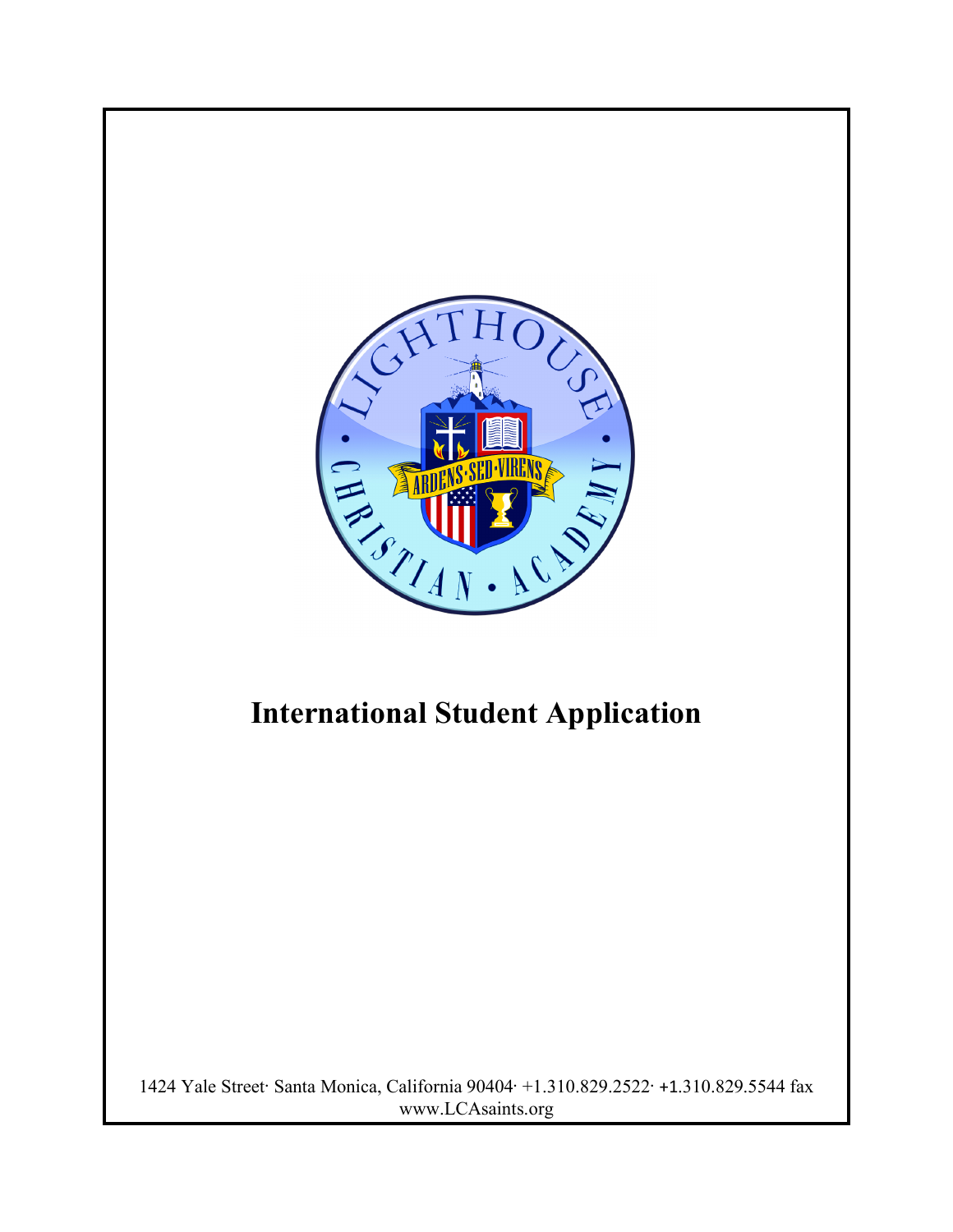

# **Thank you for your interest in the Lighthouse Christian Academy!**

# **We look forward to the opportunity to partner with you in the Christ-centered education of your child.**

Dear Student and Parent,

It is the mission of the Lighthouse Christian Academy to educate the whole person and graduate students who think, judge, and act in accordance with the teachings of Jesus Christ our Lord.

We believe the cornerstone of this teaching is love, which 1 Corinthians 12:31 describes as the most excellent way to live. In the light of Biblical love, an excellent education begins with one's character, and we seek to give our students the discipline and personal responsibility on which to build a lifetime of skills and wisdom.

As we aim to prepare each student for admission to a four-year university, we also emphasize the need of every person to have a personal relationship with Jesus Christ. If we were to provide students with knowledge in science, history and mathematics, but neglect to teach them how to live and how to love God, themselves and others, then we would be attempting to build a house without a foundation.

At the LCA, the message of salvation and redemption through Christ alone permeates discussion in every academic discipline. This focus on personal faith and discipline provides students the necessary moral framework upon which to build not only the rest of their education but also the rest of their lives.

We look forward to partnering with you in seeking God's excellent plan for you and your family.

Sincerely,

Josh Young Principal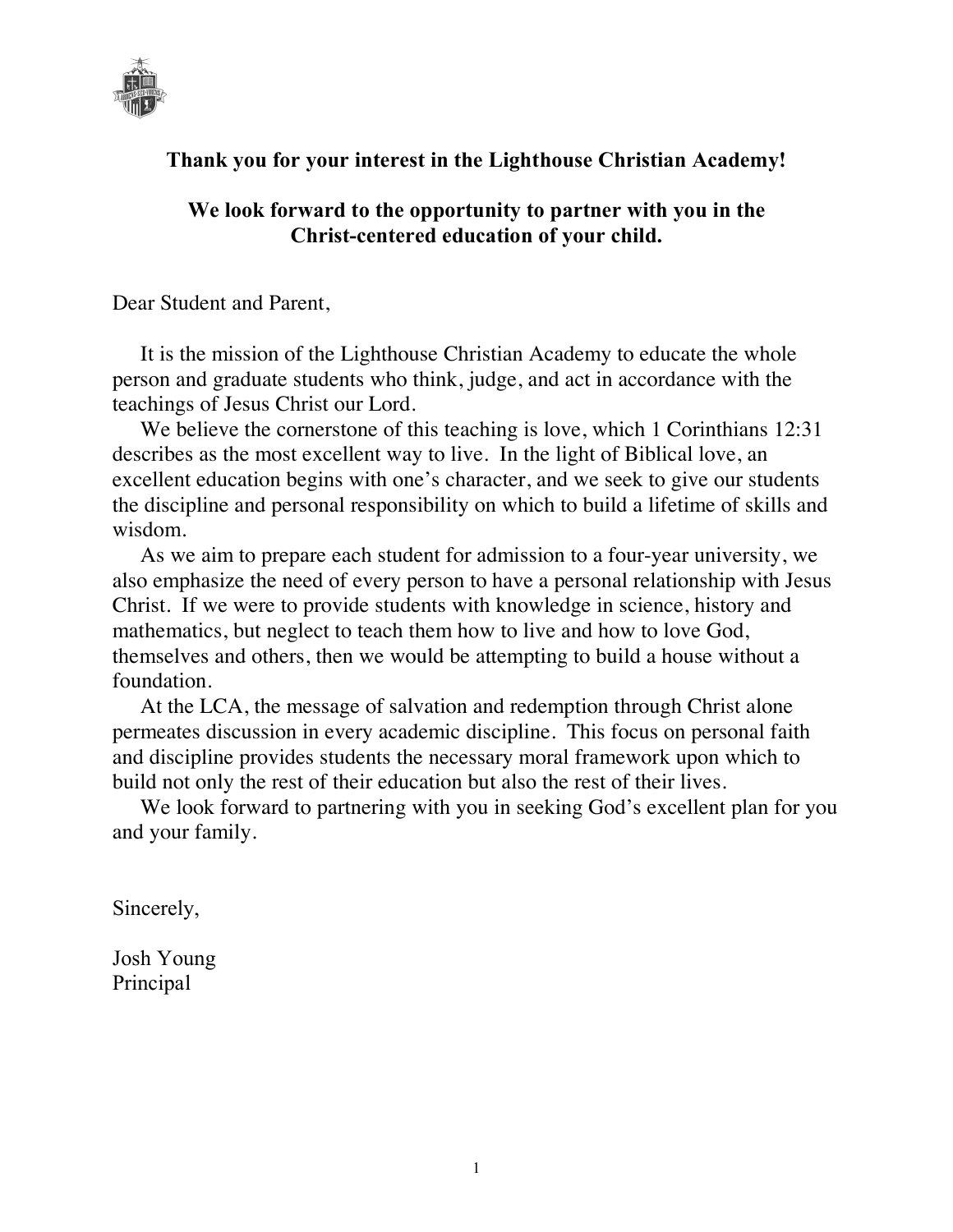

# **ADMISSIONS CHECKLIST**

#### **STEP 1 – APPLICATION PROCEDURE:**

- $\Box$  Complete and return an APPLICATION FOR ADMISSION
	- o Submit a non-refundable \$150 application fee, payable to LCA. Wire transfer information is available upon request.
- $\Box$  Complete and return the STUDENT QUESTIONNAIRE.
- $\Box$  Complete and return the STATEMENT OF FAITH AGREEMENT.
- $\Box$  Have a school official complete and submit the CONFIDENTIAL RECOMMENDATION FORM: SCHOOL. Email and contact phone must be included so we can verify the recommendation.
- $\Box$  Have an adult friend (other than a relative) complete and submit the CONFIDENTIAL RECOMMENDATION FORM: PERSONAL REFERENCE. Email and contact phone must be included so we can verify the recommendation.
- $\Box$  Official copy of student's grades / transcripts from past two years of academics, including English translation and school seal

Note: if documents require translation, a link has been provided for convenience: http://www.ece.org/main/content=ApplicationStep0&&SubSite=1&LeftNav=3

- $\square$  Submit a copy of student's passport
- $\square$  Submit official copy of immunization record in English
- $\Box$  Documentation of a TOEFL or iTEP SLATE score
	- o For more information on the TOEFL or to schedule a test visit www.toefl.org. Please request on the TOEFL registration form that your scores be sent directly to the Lighthouse Christian Academy. Our school code is 9112.
	- o For more information on the iTEP SLATE or to schedule a test visit www.itepexam.com. Please request on the registration form that your scores be sent directly to the Lighthouse Christian Academy.
- $\Box$  Submit a recent photo of applicant.
- $\square$  Submit an official copy of bank statement with sufficient funds for tuition and fees (in U.S. currency as required by INS)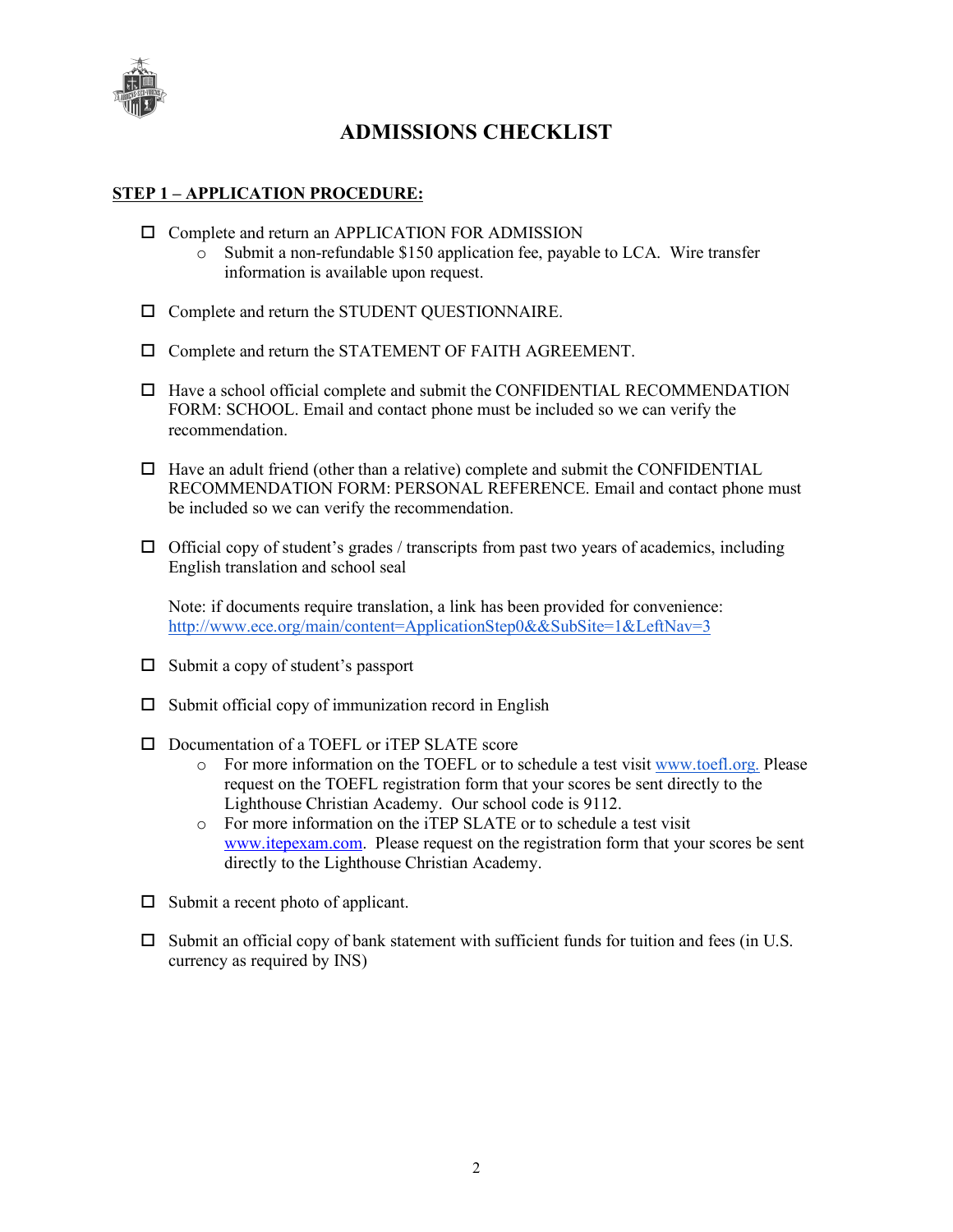

#### **STEP 2 – SKYPE INTERVIEW:**

Once we receive the application, the international student director will contact you for an interview. The interview consists of meeting with the applicant for about 30 minutes. Interviews can be conducted in person or by Skype.

#### **STEP 3 – NOTIFICATION OF ADMISSION STATUS:**

Following the interview and review of all application documents, you will be notified via email of your admission status. The decision is made based on the student application, interview, availability of host families, and the fit of the student with available host families. Lighthouse Christian Academy admits qualified students of any race, color, and national or ethnic origin. If accepted, LCA will send you an Acceptance Letter along with an Enrollment Packet.

#### **STEP 4 – ENROLLMENT PROCEDURE:**

- $\Box$  Pay for the tuition in full prior to July 1. Failure to do this can result in the cancellation of the I-20.
- $\Box$  Complete and return the ENROLLMENT CONTRACT

#### **STEP 5 – FOLLOW-UP PROCEDURE:**

Upon receiving the required enrollment paperwork and fees, LCA will send the following:

- 1. A Welcome Letter (verification of enrollment)
- 2. The I-20 form from LCA
- 3. A receipt for any payment made to LCA

Lighthouse Christian Academy has state department clearance to issue I-20 visas through the SEVIS system. After students have been admitted, submitted all of the above documents and paid the tuition in full, the I-20 will be issued. If the student is accepted, the I-20 will be sent to the family by mail after the enrollment contract and tuition payment has been submitted to LCA.

Sign the I-20 issued to you by Lighthouse Christian Academy. Your signature on the I-20 commits you to the terms outlined on page 2 of the I-20.

#### **STEP 6 – VISA APPLICATION:**

The documents needed at the Embassy are:

- 1. The Passport
- 2. The Acceptance Letter
- 3. The I-20 form from LCA
- 4. The receipt for any payments made to LCA
- 5. Proof of payment of SEVIS I-901 fee
- 6. Proof of family financial support
- 7. Proof of connection to home country after schooling is finished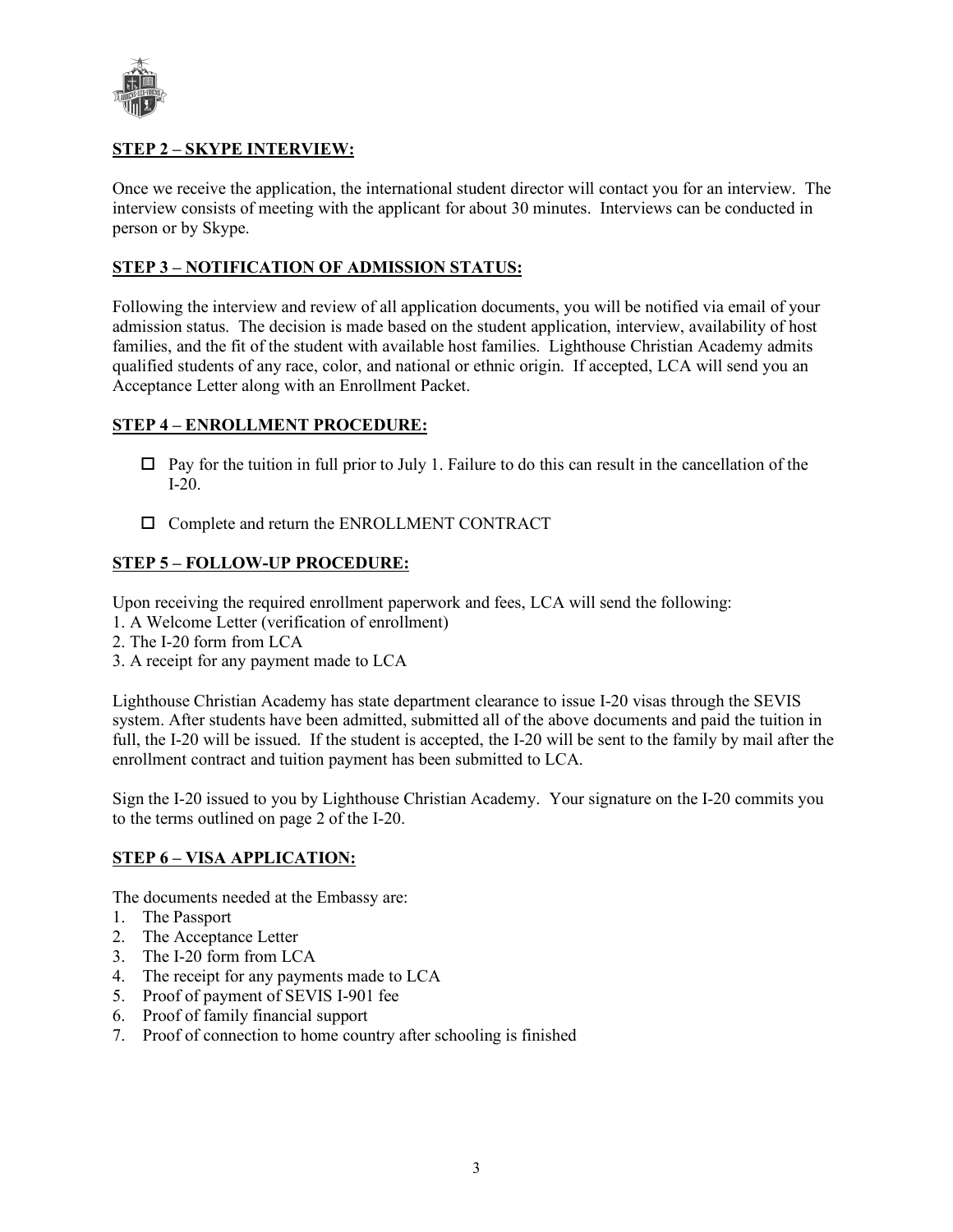

#### **STEP 7 – FINAL DETAILS:**

When your Visa is granted, please contact the LCA international program director immediately and provide a copy of the Visa. Also inform the school as to when you will be arriving in Santa Monica. Airline arrangements are to be direct flights from the student's home country to Los Angeles (LAX). Each student is to provide travel itinerary including flight confirmation number, flight number, date, and time so that it can confirmed on the airline's website.

Arrange flight and then notify LCA international program director of your travel plans. Arrive on campus the date the I-20 begins. If you travel to the US prior to this date, please understand that you must provide your own transportation and living arrangements. Please arrive on campus on the day the I-20 begins.

Upon arrival in the United States, submit a medical form, which is to be completed by a physician in the United States. This may be completed prior to the arrival date on campus or can be arranged with the host family during the first week of boarding, prior to the beginning of the academic year. This medical evaluation will be at the boarding student's expense.

If you have any questions about the admission process, please contact Josh Young, international program director. Email: JoshYoung@LCAsaints.org Phone: +1.310.829.2522 Skype: joshyoung724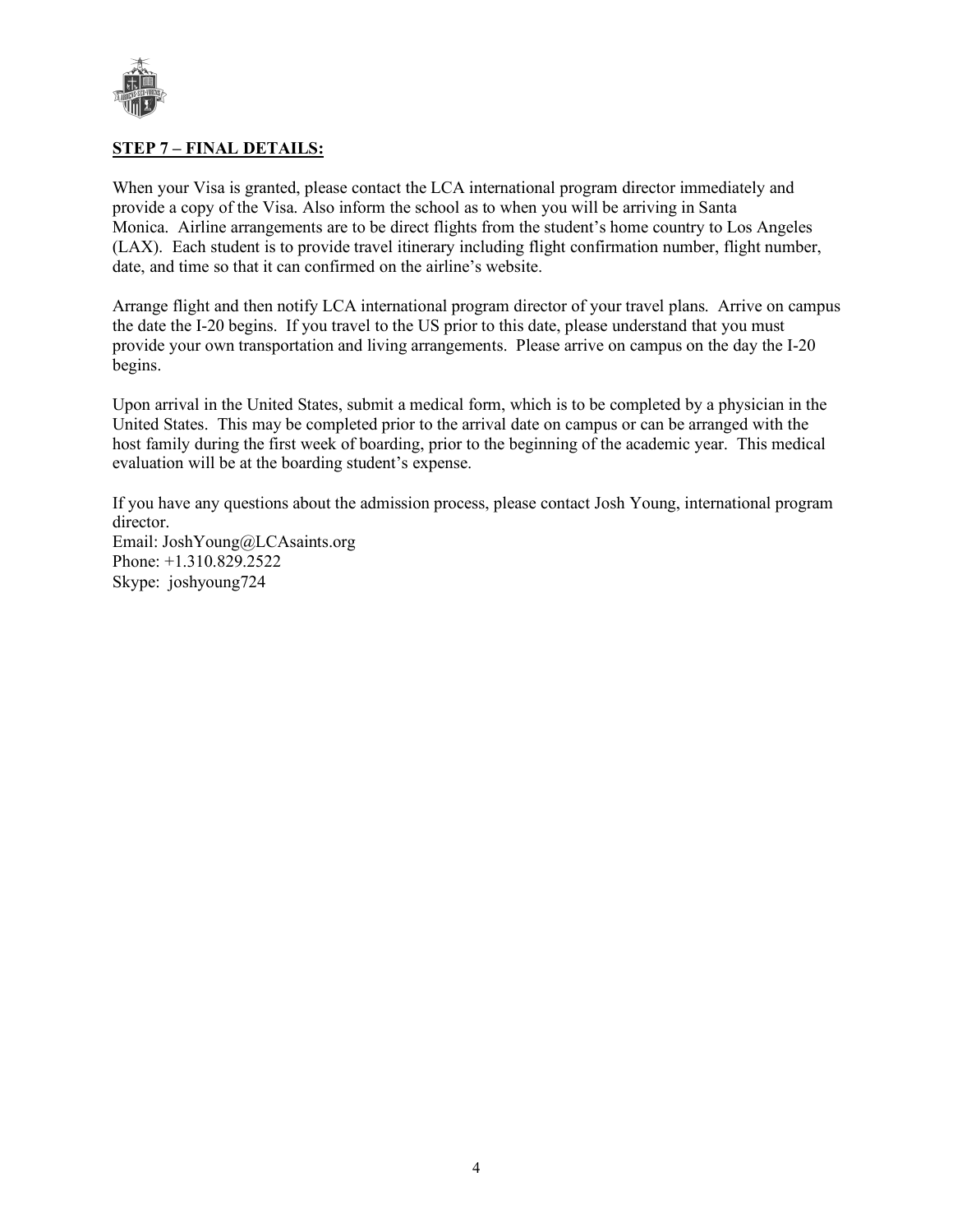

# **APPLICATION FOR ADMISSION**

**To be completed by or information provided by natural parent or legal guardian. Must have parent/legal guardian signature. Please answer all questions. The Student Questionnaire is to be completed by the student. Our primary communication tool is email, so it is important that you provide us with a working email address.**

**Please attach a recent photo of your student.**

#### **PLEASE PRINT. PLEASE MAKE SURE ALL INFORMATION IS COMPLETE.**

#### STUDENT INFORMATION:

| Student's Full Legal Name:                                                                                                                                    |      |       |              |                                          |                                                        |
|---------------------------------------------------------------------------------------------------------------------------------------------------------------|------|-------|--------------|------------------------------------------|--------------------------------------------------------|
| Last                                                                                                                                                          |      | First | Middle       |                                          | Name your student wishes to be called                  |
| Applying for Session beginning in: $\Box$ August $\Box$ January Year:                                                                                         |      |       |              |                                          | Entering Grade: $\Box$ 9 $\Box$ 10 $\Box$ 11 $\Box$ 12 |
| Birth date $\frac{1}{2}$ /<br>Month Day Year                                                                                                                  |      |       |              | $\Box$ Male $\Box$ Female                |                                                        |
| Permanent Mailing Address:                                                                                                                                    |      |       |              |                                          |                                                        |
| <b>Street</b>                                                                                                                                                 | City |       | <b>State</b> | Zip/Postal Code                          | Country                                                |
| Best Contact Phone Number: Student's E-mail Address: New York Contact Phone Number:                                                                           |      |       |              |                                          |                                                        |
| Skype Name: Skype, with video camera use, is required for admissions interview                                                                                |      |       |              |                                          |                                                        |
|                                                                                                                                                               |      |       |              |                                          |                                                        |
|                                                                                                                                                               |      |       |              |                                          |                                                        |
| Race/Ethnicity (optional): □ Asian □ Hispanic □ African American □ Caucasian □ Native American<br>$\Box$ American Indian $\Box$ Other $\Box$ Decline to state |      |       |              |                                          |                                                        |
|                                                                                                                                                               |      |       |              |                                          |                                                        |
|                                                                                                                                                               |      |       |              |                                          | $\square$ None                                         |
| Current School:<br>$\square$ Day School $\square$ Boarding School                                                                                             |      |       |              |                                          |                                                        |
|                                                                                                                                                               |      |       |              |                                          |                                                        |
| School Phone: School Email: Present Grade: Present Grade:                                                                                                     |      |       |              |                                          |                                                        |
| Principal: Principal Communication of Principal's Email: Principal's Email:                                                                                   |      |       |              |                                          |                                                        |
| Reason for leaving:                                                                                                                                           |      |       |              |                                          |                                                        |
|                                                                                                                                                               |      |       |              | $\Box$ Day School $\Box$ Boarding School |                                                        |
| School Address:                                                                                                                                               |      |       |              |                                          |                                                        |
| School Phone: School Email: School Email:                                                                                                                     |      |       |              |                                          |                                                        |
| Principal: Principal's Email:                                                                                                                                 |      |       |              |                                          |                                                        |
| Reason for leaving:                                                                                                                                           |      |       |              |                                          |                                                        |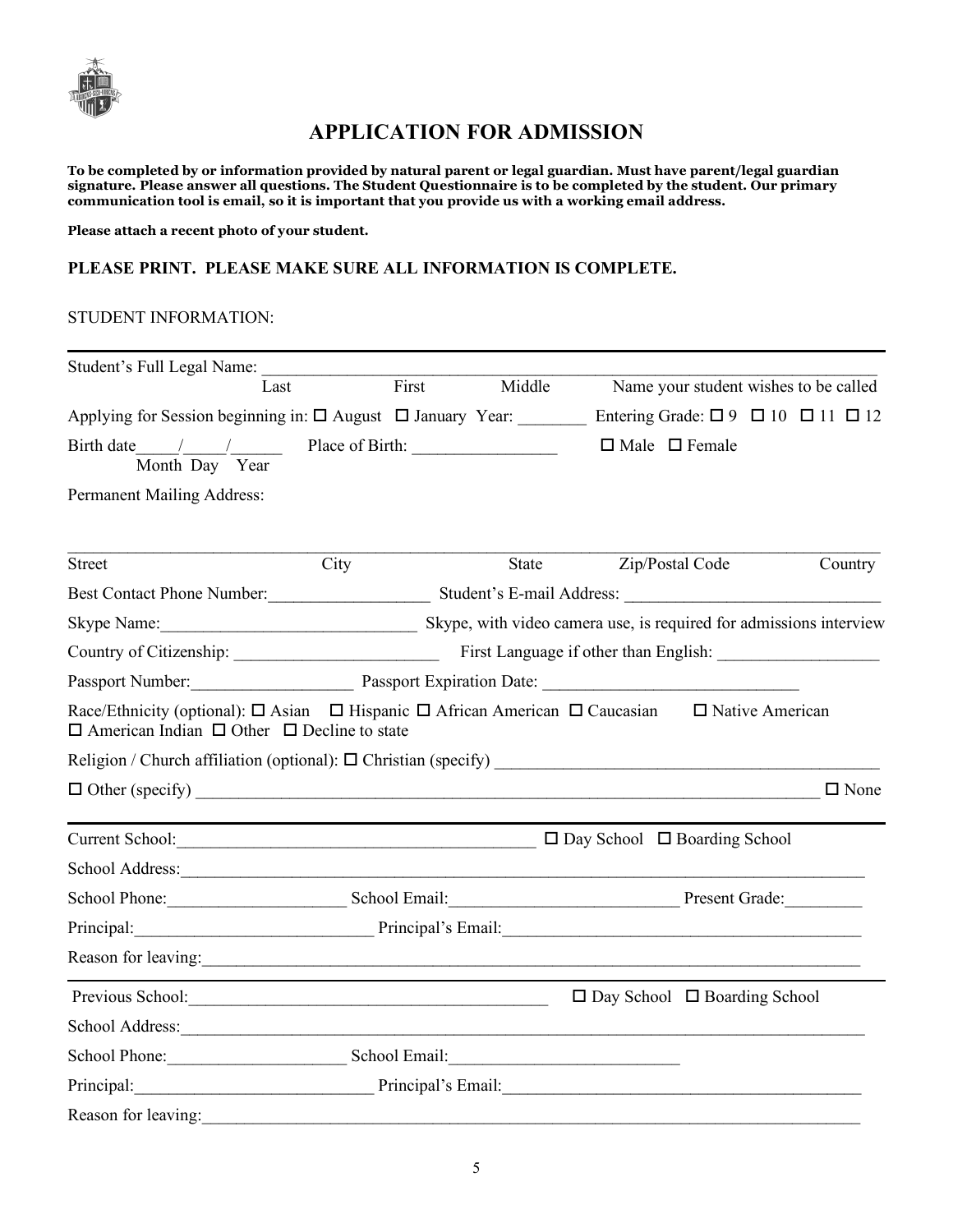

| WILL                                                                                               |                                                                                                                            |
|----------------------------------------------------------------------------------------------------|----------------------------------------------------------------------------------------------------------------------------|
| Is this a reapplication?<br>$\Box$ Yes<br>$\square$ No                                             |                                                                                                                            |
| Has your student ever been expelled or suspended from school?                                      | $\Box$ Yes $\Box$ No If yes, please specify.                                                                               |
| If yes, please specify.                                                                            | Does the applicant have any physical, medical or unusual condition of which we should be aware? $\square$ Yes $\square$ No |
| areas?<br>$\Box$ Yes $\Box$ No<br>If yes, please specify.                                          | Has your student ever had any difficulty in school with behavior problems, social adjustment, academics or other           |
| Has your student ever repeated a grade?                                                            | $\Box$ Yes $\Box$ No If yes, please specify.                                                                               |
| Has your student ever been diagnosed with a special need or disability? $\square$ Yes $\square$ No | If yes, please specify.                                                                                                    |
| Has your student ever been convicted of a crime? $\Box$ Yes $\Box$ No If yes, please specify.      |                                                                                                                            |
| What are your academic, social and spiritual goals for your student's future development?          |                                                                                                                            |
|                                                                                                    |                                                                                                                            |
|                                                                                                    |                                                                                                                            |
| What motivates your student?                                                                       |                                                                                                                            |
|                                                                                                    |                                                                                                                            |
|                                                                                                    |                                                                                                                            |
| being the least important).                                                                        | Please specify the top five reasons why you would like your student to attend LCA (1 being the most important, 5           |
| Academic Challenge/College Preparation                                                             | Location                                                                                                                   |
| Christian Focus/Character Development                                                              | Sports/Athletics                                                                                                           |
| Curriculum/Well-Rounded Opportunities                                                              | Small Class Size                                                                                                           |
| Diversity/Cultural Awareness                                                                       | Safety                                                                                                                     |
| Facilities<br>Family/Friend Recommendation                                                         | <b>Student Wants to Attend</b><br>Independence                                                                             |
|                                                                                                    |                                                                                                                            |

Friendship (new and existing)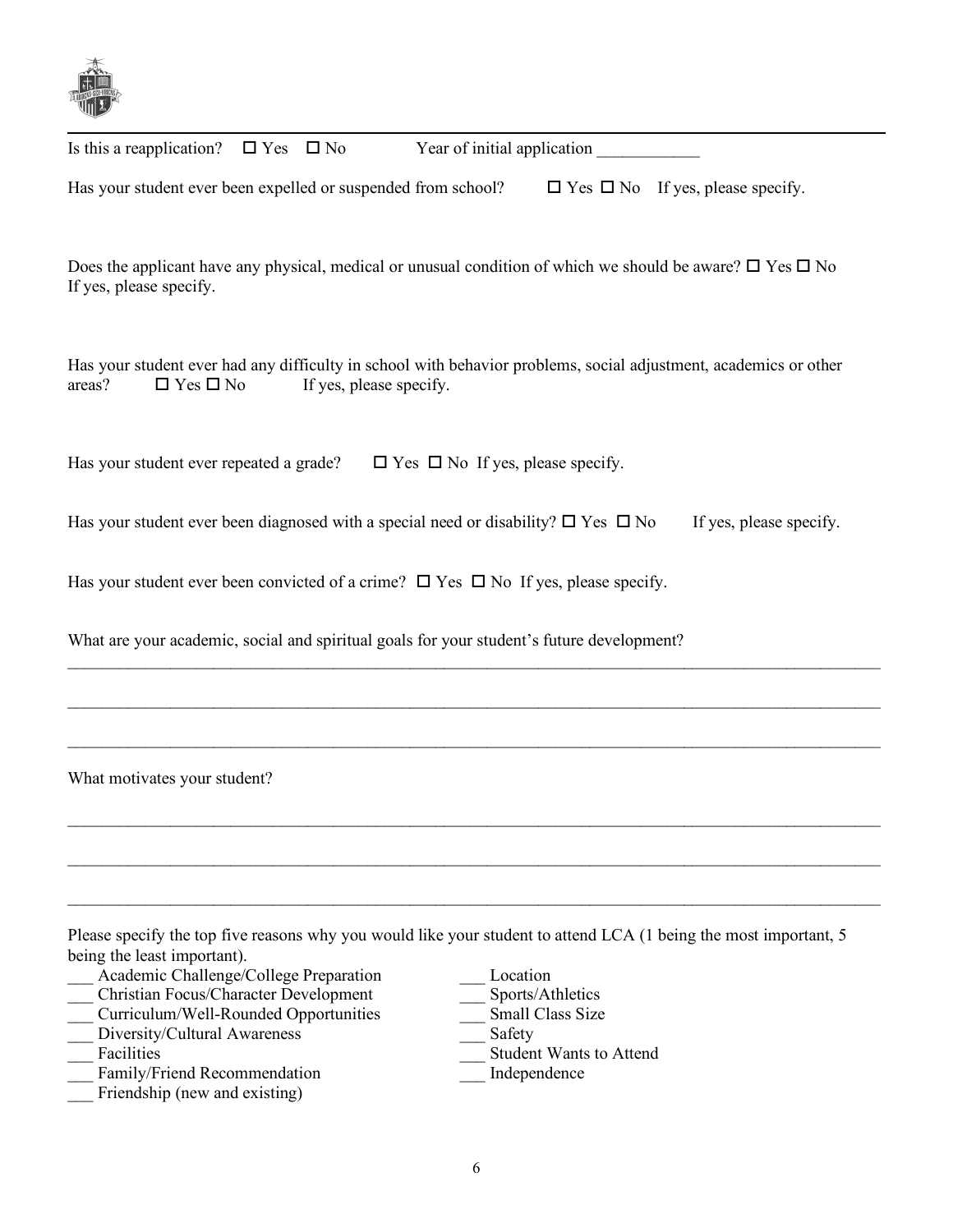

| <b>FAMILY INFORMATION:</b>                                                                                                                                                                   |                         |                                                 |                                     |
|----------------------------------------------------------------------------------------------------------------------------------------------------------------------------------------------|-------------------------|-------------------------------------------------|-------------------------------------|
| Father/Guardian 1 Name:                                                                                                                                                                      |                         |                                                 | Father's Phone:                     |
|                                                                                                                                                                                              |                         |                                                 |                                     |
| Employer: Type of Business: Position: Position: 2001                                                                                                                                         |                         |                                                 |                                     |
|                                                                                                                                                                                              |                         |                                                 |                                     |
|                                                                                                                                                                                              |                         |                                                 |                                     |
|                                                                                                                                                                                              |                         | Mother's Phone:                                 | <u> 1980 - Jan Barbarat, manala</u> |
|                                                                                                                                                                                              |                         |                                                 |                                     |
| Employer: Type of Business: Position: Position: 2001                                                                                                                                         |                         |                                                 |                                     |
|                                                                                                                                                                                              |                         |                                                 |                                     |
|                                                                                                                                                                                              |                         |                                                 |                                     |
| Marital Status, check if appropriate: $\Box$ Parents divorced                                                                                                                                | $\Box$ Father remarried | $\Box$ Parents separated<br>□ Stepmother's name |                                     |
|                                                                                                                                                                                              | $\Box$ Mother remarried | □ Stepfather's name                             |                                     |
|                                                                                                                                                                                              | $\Box$ Mother deceased  | $\Box$ Father deceased                          |                                     |
| Student lives with (check all that apply): $\Box$ Father $\Box$ Mother $\Box$ Stepmother $\Box$ Stepfather $\Box$ Legal Guardian<br>$\Box$ Other                                             |                         |                                                 |                                     |
| Who has legal custody? $\Box$ Joint $\Box$ Father $\Box$ Mother $\Box$ Legal Guardian other than parents<br>If legal guardian other than parents, please specify: __________________________ |                         |                                                 |                                     |
| All correspondence, including report cards, should be sent to: $\Box$ Both Parents $\Box$ Father $\Box$ Mother $\Box$ Legal<br>Guardian $\Box$ U.S. Guardian                                 |                         |                                                 |                                     |
| Correspondence email, if other than U.S. Guardian: ______________________________                                                                                                            |                         |                                                 |                                     |
| List brothers and sisters of applicant:<br>NAME                                                                                                                                              |                         | AGE GRADE PRESENT SCHOOL                        |                                     |
|                                                                                                                                                                                              |                         |                                                 |                                     |
|                                                                                                                                                                                              |                         |                                                 |                                     |
|                                                                                                                                                                                              |                         |                                                 |                                     |
|                                                                                                                                                                                              |                         |                                                 |                                     |

Is the applicant closely related to a present LCA student or graduate? Does the student have any acquaintances attending LCA at the present time? If so, please give the name(s) and specify the relationship. NAME RELATIONSHIP

 $\mathcal{L}_\mathcal{L} = \mathcal{L}_\mathcal{L} = \mathcal{L}_\mathcal{L} = \mathcal{L}_\mathcal{L} = \mathcal{L}_\mathcal{L} = \mathcal{L}_\mathcal{L} = \mathcal{L}_\mathcal{L} = \mathcal{L}_\mathcal{L} = \mathcal{L}_\mathcal{L} = \mathcal{L}_\mathcal{L} = \mathcal{L}_\mathcal{L} = \mathcal{L}_\mathcal{L} = \mathcal{L}_\mathcal{L} = \mathcal{L}_\mathcal{L} = \mathcal{L}_\mathcal{L} = \mathcal{L}_\mathcal{L} = \mathcal{L}_\mathcal{L}$  $\_$  , and the contribution of the contribution of the contribution of the contribution of the contribution of  $\mathcal{L}_\text{max}$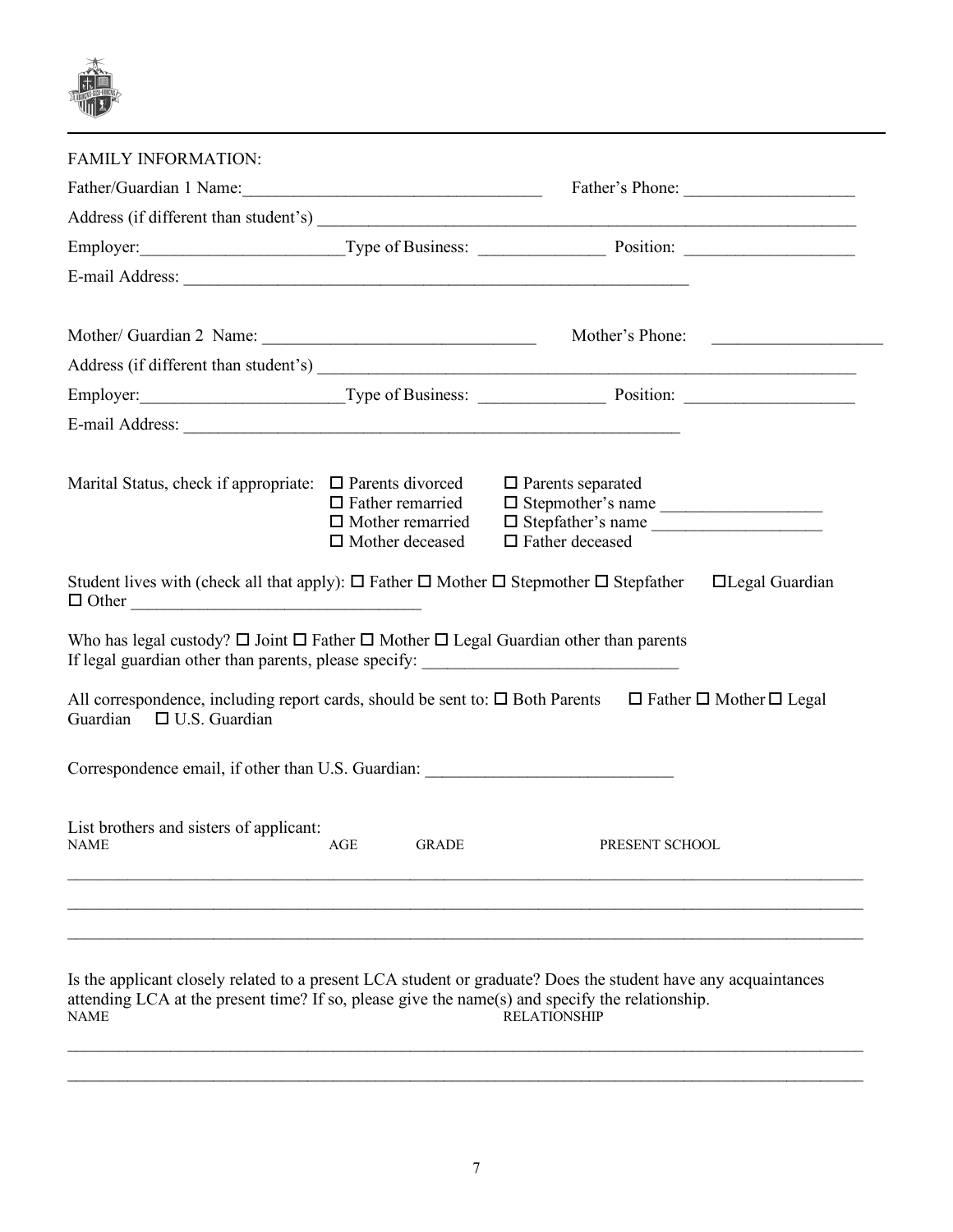

### **STUDENT QUESTIONNAIRE To Be Completed by Student**

In your own words, introduce yourself to LCA and your host family by answering the following questions in short paragraphs. Please keep in mind that this will be their first impression of you. These questions should be answered in English.

1. Is it your personal desire to attend LCA?  $\Box$  Yes  $\Box$  No Why or Why not?

| 2. Do you have friends or acquaintances currently attending LCA? $\square$ Yes $\square$ No |  |  |
|---------------------------------------------------------------------------------------------|--|--|
| If yes, please explain:                                                                     |  |  |

3. Have you had any difficulties with students or teachers in previous schools?  $\Box$  Yes  $\Box$  No If yes, please explain:

4. Do you plan to attend college after graduation from High School?  $\Box$  Yes  $\Box$  No  $\Box$  Not sure Which one(s) do you have in mind?

5. Do you have a chosen career or field in mind?  $\Box$  Yes  $\Box$  No If yes, please specify:

6. Give the number of years you have participated in any of the following:

| List sport $(s)$ :  |
|---------------------|
| $Instrument(s)$ :   |
| Type of experience: |
| Type of experience: |
| Experience:         |
| Experience:         |
|                     |

7. Have you received any special honors or awards?  $\Box$  Yes  $\Box$  No If yes, please explain:

8. Have you participated in special sports or musical programs?  $\Box$  Yes  $\Box$  No If yes, please explain: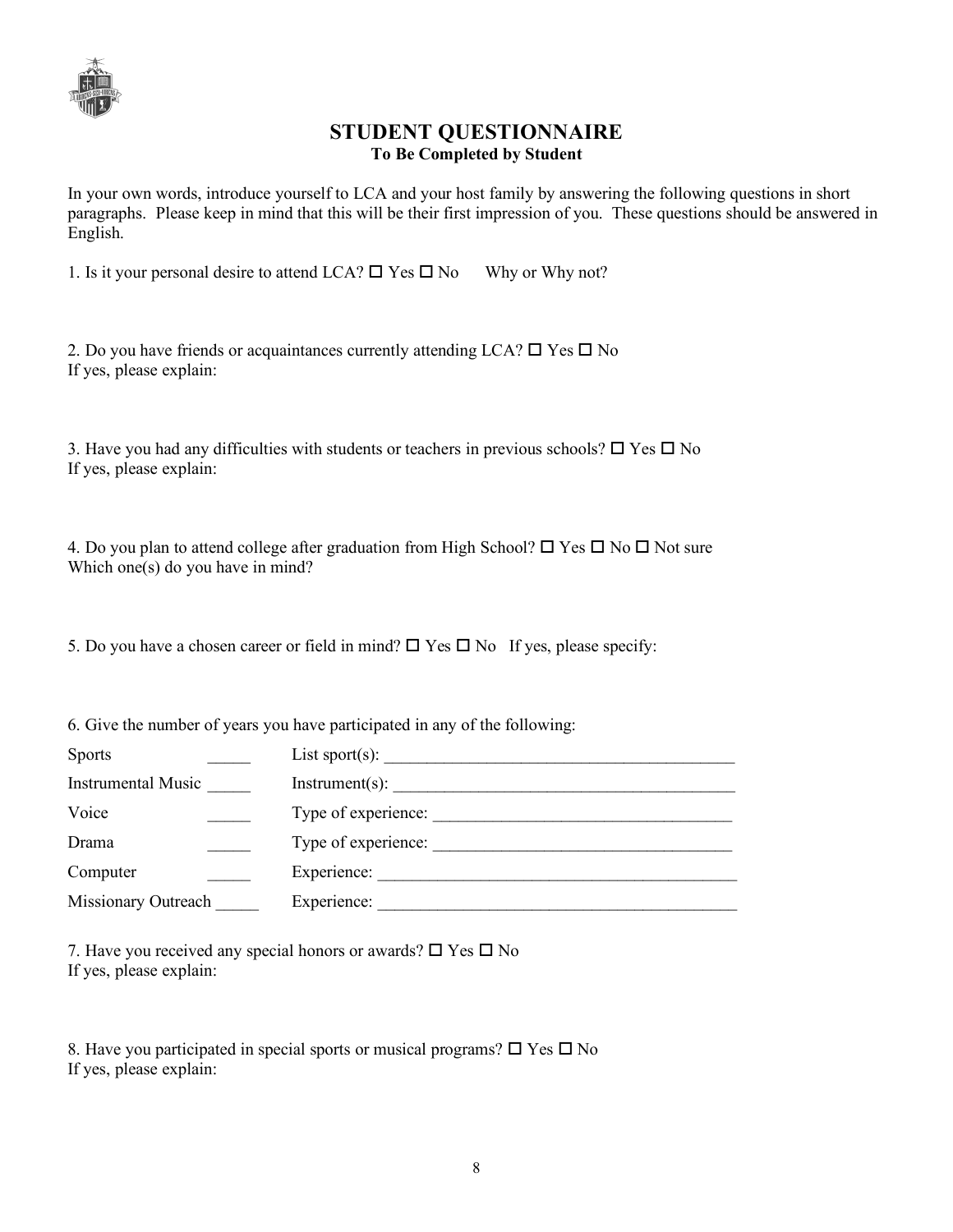

9. Please specify the top five reasons why you are applying to LCA (1 being the most important, 5 being the least important).

| Academic Challenge/College Preparation Friendship (new and existing)<br><b>Christian Focus/Character Development</b><br>Curriculum/Well-Rounded Opportunities<br>Diversity/Cultural Awareness<br>Facilities<br><b>Family/Friend Recommendation</b><br>Location                                                         | Independence<br>Safety<br><b>Small Class Size</b><br>__ Sports/Athletics | <b>Student Wants to Attend</b> |
|------------------------------------------------------------------------------------------------------------------------------------------------------------------------------------------------------------------------------------------------------------------------------------------------------------------------|--------------------------------------------------------------------------|--------------------------------|
| 10. What are your favorite subjects or classes in school?                                                                                                                                                                                                                                                              |                                                                          |                                |
|                                                                                                                                                                                                                                                                                                                        |                                                                          |                                |
| 11. What are your least favorite subjects or classes in school?                                                                                                                                                                                                                                                        |                                                                          |                                |
| 1. $\frac{1}{2}$ $\frac{2}{2}$ $\frac{3}{2}$ $\frac{3}{2}$ $\frac{3}{2}$ $\frac{3}{2}$ $\frac{3}{2}$ $\frac{3}{2}$ $\frac{3}{2}$ $\frac{3}{2}$ $\frac{3}{2}$ $\frac{3}{2}$ $\frac{3}{2}$ $\frac{3}{2}$ $\frac{3}{2}$ $\frac{3}{2}$ $\frac{3}{2}$ $\frac{3}{2}$ $\frac{3}{2}$ $\frac{3}{2}$ $\frac{3}{2}$ $\frac{3}{2}$ |                                                                          |                                |
| 12. About how much time a week do you spend reading for pure pleasure?<br>In your first language (if other than English)?                                                                                                                                                                                              |                                                                          | In English?                    |

13. About how much time a night do you spend on your homework?

14. Describe yourself. Tell about an important accomplishment or special interest.

15. Briefly describe your family and home life.

16. What do you think are your strengths and weaknesses?

17. Describe your involvement in a faith community. (Do you go to church? How and why do you participate?)

18. Describe a typical day at school. (Start with when you wake up and discuss only one typical day's schedule).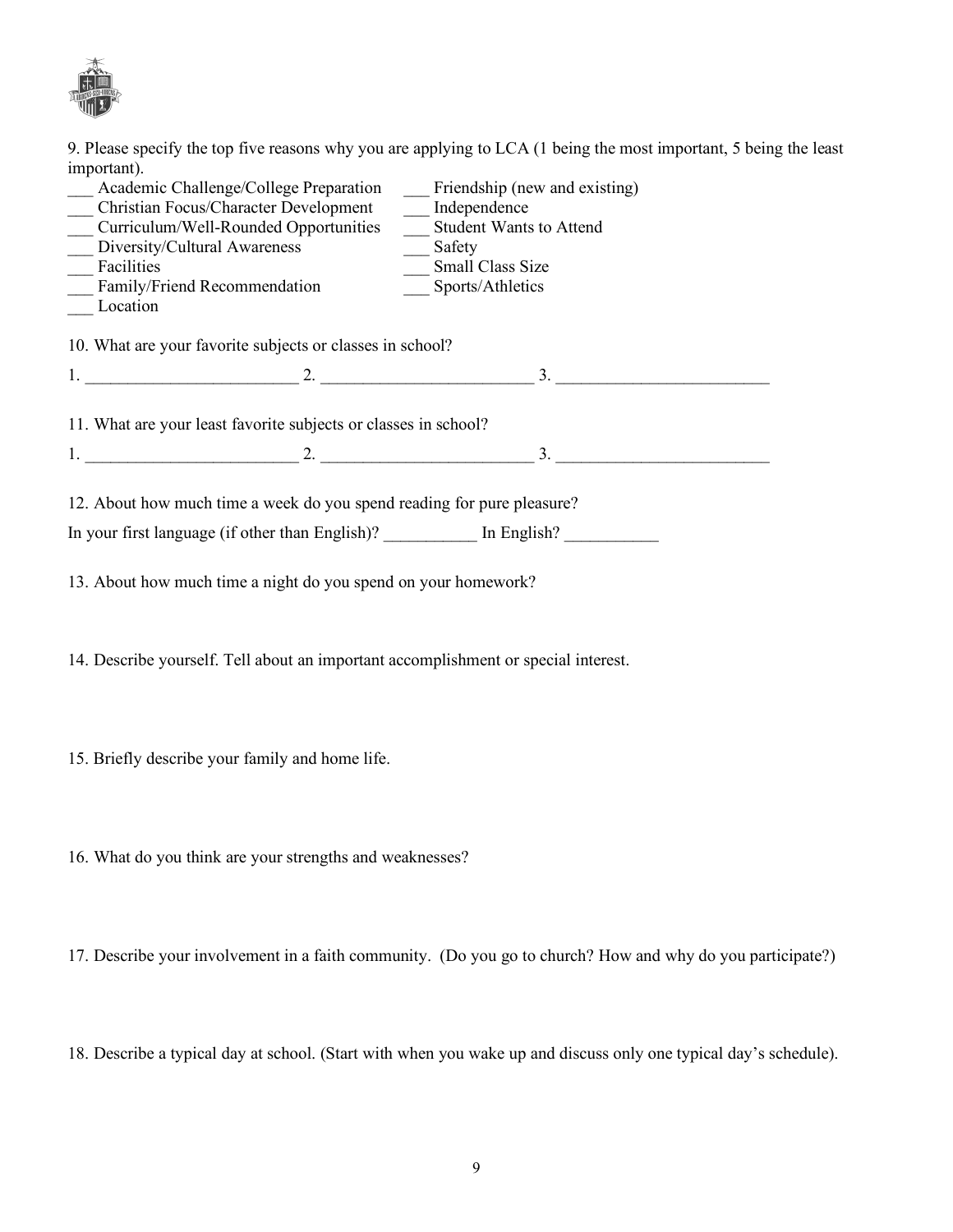

19. Describe any trips you have taken outside your country. (Where did you go? Why did you take these trips? Who did you go with? How long did you stay?)

20. Describe what you specifically hope to accomplish as an international student, both during your time abroad and when you return home. (Do you have any specific hopes or expectations?)

21. Describe what you do in your free time. (Do you spend time with friends or family? How do you spend your free time?)

22. Please answer the following questions. If you answer "yes" to any of the questions, please explain.

Do you or have you ever used alcohol?  $\Box$  Yes  $\Box$  No

Do you or have you ever used marijuana or other illegal drugs?  $\Box$  Yes  $\Box$  No

Do you or have you ever used tobacco?  $\Box$  Yes  $\Box$  No

23. Do you have a "MySpace", "Facebook" or any other social network account?  $\Box$  Yes  $\Box$  No

If yes, please provide your URL:

24. There are opportunities to be involved in athletic teams at LCA. Which ones might you be interested in joining?  $\Box$  Football  $\Box$  Soccer  $\Box$  Swimming  $\Box$  Volleyball

25. How did you find out about the LCA? If there was a specific person that spoke to you about the school, please provide their name.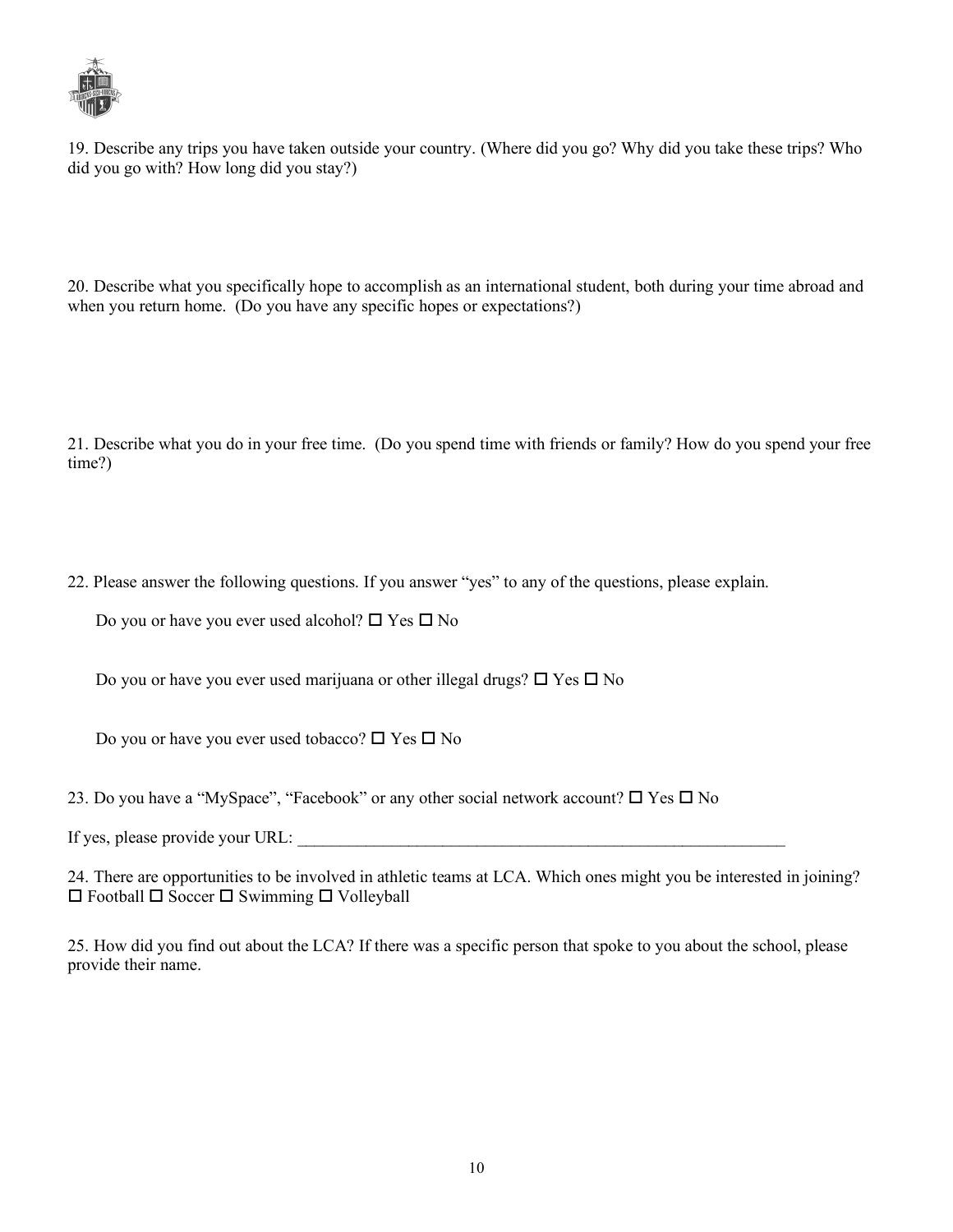

# **STATEMENT OF FAITH**

#### **MISSION AND GOALS**

#### **Mission**

The Lighthouse Christian Academy's mission is to train up young men and women in the most excellent way – Love. We believe that true love is established by the Word of God and exemplified in the life of Jesus Christ. Understanding Biblical love and its many attributes equips students to live life and enjoy relationships the way God intended. LCA's training of young people yields not only a high school diploma, but also character to succeed in life.

#### **School Goals**

Lighthouse Christian Academy will:

- 1) Promote spiritual and moral growth
- 2) Equip students with tools necessary to achieve academic excellence
- 3) Develop personal and social character

#### **Biblical Goals and Objectives**

The Bible's principles for living are taught to students during regular Bible classes and chapel. Students will be encouraged by all their teachers to put these principles into practice. It is the role of the school to support and complement the Biblical principles taught at home.

#### **STATEMENT OF FAITH**

- 1. We believe the Bible to be the inspired and only infallible Word of God.
- 2. We believe that there is only one God, eternally existent in three persons: Father, Son and Holy Spirit.
- 3. We believe that mankind was created good, but lost the hope of life eternal, destroyed his communion with God, and fell under the bondage of sin and death by rebelling against God's perfect way of life.
- 4. We believe that Jesus Christ is God's eternal son who redeemed mankind. He was born of a virgin through the Holy Spirit, taught men how to live through His sinless life, took the consequences of our sin upon Himself in His passing and death upon the cross, arose bodily from the dead on the third day after His death, was seen by his disciples, ascended to the right hand of the Father and will return in power and glory.
- 5. We believe that all are sinners, that all are called to repentance and faith in Jesus Christ, that no one can come to the Father except through Jesus Christ, and that no one can come to faith in Christ, repent and attain holiness, but by the grace of God.
- 6. We believe that the Holy Spirit is freely given to those that believe in Jesus Christ. The fruit and benefits of Christ's redemption are applied to us individually by the Holy Spirit.
- 7. We believe that at the end of the age there will be two resurrections: one to eternal life and glory, the other to eternal condemnation.

Please contact the school if you have any questions regarding the content or purpose of the Mission and Goals or Statement of Faith. **You do not have to agree with the above statements. You must however, read and sign below.**

#### *Please read and sign:*

I/We will support the school as it seeks to follow its mission, school goals, biblical goals and objectives, and statement of faith (above).

I/We understand LCA believes in the Bible and follow the teachings of Jesus.

I/We understand that standards and expectations for my child at LCA will be drawn from principles from the Bible (honesty, respect, hard work, sexual purity, avoidance of unhealthy habits, etc.).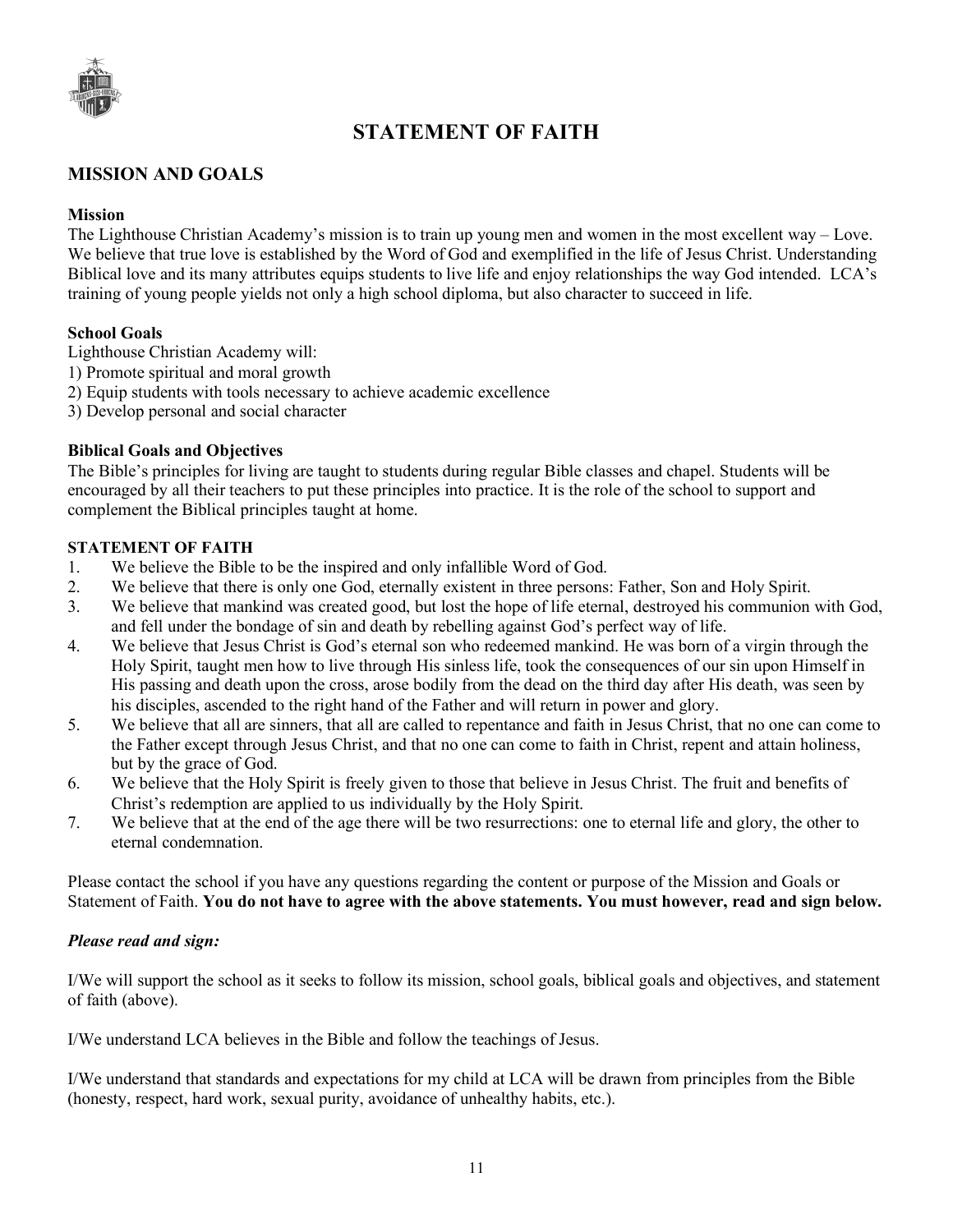

I/We understand LCA will educate our child about Christianity.

I/We understand LCA believe well-educated people understand all major world religions and accordingly will educate my child about all major religions.

I/We understand LCA believes that each individual has the freedom to choose what they believe. We are comfortable with our child in this type of culture.

I/We understand that each student is required to attend weekly religious services at a Christian church.

I/We also agree to a lifestyle in the home that is in agreement with traditional Biblical principles for conduct. A lifestyle by either parent(s)/guardian(s) or the student that is in direct conflict with traditional Biblical teaching may result in the student's enrollment at LCA being terminated.

I/We have truthfully answered the above questions. I understand that providing false or deceptively written information on any form shall be grounds for termination of the enrollment process or expulsion, whichever is applicable.

| Parent/Guardian signature | Date |
|---------------------------|------|
| Parent/Guardian signature | Date |
| Student signature         | Date |

### **STATEMENT OF NONDISCRIMINATION AND NONPROFIT STATUS**

Lighthouse Christian Academy shall not discriminate against any applicant, according equal treatment and access to services without regard to race, sex, gender, color, ethnic or national origin. LCA is a 501(c) (3) tax-exempt organization.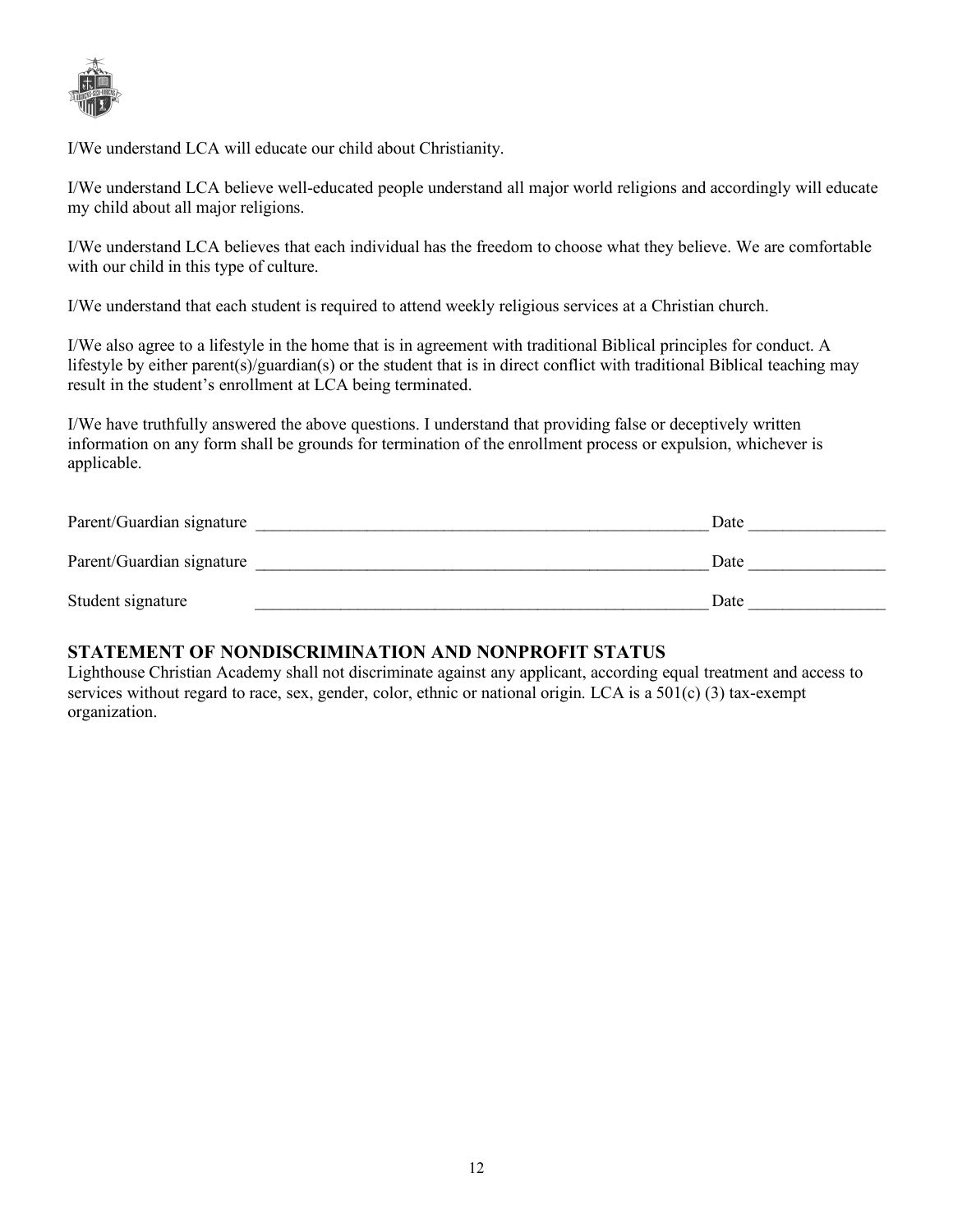

# **LIGHTHOUSE CHRISTIAN ACADEMY CONFIDENTIAL RECOMMENDATION FORM: SCHOOL**

| Student's Name                                                                                                                                                                                                                |               |
|-------------------------------------------------------------------------------------------------------------------------------------------------------------------------------------------------------------------------------|---------------|
| To be completed by School Official (principal, counselor or a teacher):                                                                                                                                                       |               |
|                                                                                                                                                                                                                               | Position      |
|                                                                                                                                                                                                                               | Contact Phone |
| School Email School and School and School and School and School and School and School and School and School and School and School and School and School and School and School and School and School and School and School and |               |
| Signature of School Official                                                                                                                                                                                                  | Date          |
| In what capacity and for how long have you known the applicant?                                                                                                                                                               |               |

 $\mathcal{L}_\mathcal{L} = \mathcal{L}_\mathcal{L} = \mathcal{L}_\mathcal{L} = \mathcal{L}_\mathcal{L} = \mathcal{L}_\mathcal{L} = \mathcal{L}_\mathcal{L} = \mathcal{L}_\mathcal{L} = \mathcal{L}_\mathcal{L} = \mathcal{L}_\mathcal{L} = \mathcal{L}_\mathcal{L} = \mathcal{L}_\mathcal{L} = \mathcal{L}_\mathcal{L} = \mathcal{L}_\mathcal{L} = \mathcal{L}_\mathcal{L} = \mathcal{L}_\mathcal{L} = \mathcal{L}_\mathcal{L} = \mathcal{L}_\mathcal{L}$ 

*Your candid evaluation of the applicant will be of invaluable assistance to the Admissions Committee, and your comments will be held in strict confidence. Please indicate your ratings by numbers in the right-hand column. Use a question mark where you have insufficient evidence.*

|                         | 5             | 4               | 3              | $\mathfrak{D}$ |                  | <b>RATING</b> |
|-------------------------|---------------|-----------------|----------------|----------------|------------------|---------------|
| <b>ACADEMIC</b>         | Exceptional   | Above average   | Average        | Lower          | Poor academic    |               |
| <b>ABILITY</b>          |               |                 |                | marginal       | risk             |               |
|                         |               |                 |                | ability        |                  |               |
| <b>INITIATIVE &amp;</b> | Outstanding,  | Well above the  | Generally      | Occasionally   | Very weak or     |               |
| <b>DRIVE</b>            | resourceful   | average         | strong enough  | weak           | lacking          |               |
| <b>LEADERSHIP &amp;</b> | Outstanding,  | Commendable,    | Capable,       | No sign of     | Record of        |               |
| <b>RESPONSIBILITY</b>   | top positions | top or next to  | minor          | leadership or  | irresponsibility |               |
|                         |               | top positions   | positions,     | involvement    |                  |               |
|                         |               |                 | good           |                |                  |               |
| <b>INTEREST IN</b>      | Outstanding   | Commendable,    | Active         | Minor          | No               |               |
| <b>NONACADEMIC</b>      |               | top or next to  | participation  |                |                  |               |
| <b>ACTIVITIES</b>       |               | top activities  |                |                |                  |               |
| <b>PARENTAL</b>         | Exceptional   | Quite good      | Average        | Sometimes      | Often            |               |
| <b>SUPPORT</b>          |               |                 |                | supportive     | unsupportive,    |               |
|                         |               |                 |                |                | critical of      |               |
|                         |               |                 |                |                | school           |               |
| <b>PEER</b>             | Highly        | Respected/liked | Accepted, but  | Some           | Unhealthy,       |               |
| <b>RELATIONSHIPS</b>    | respected,    |                 | not sought out | difficulty in  | unskilled        |               |
|                         | well-liked    |                 |                | cultivating    | socially         |               |
| <b>PERSONAL</b>         | Superior      | Great strengths | Strengths      | Somewhat       | Very             |               |
| <b>QUALITES</b>         | personal      | in personal     | outweigh       | immature for   | immature for     |               |
|                         | qualities     | qualities       | weaknesses     | age            | age              |               |
| <b>EMOTIONAL</b>        | Extremely     | Well balanced   | Usually no     | Some           | Many             |               |
|                         | well balanced |                 | problems       | problems       | problems         |               |
| <b>SUMMARY AS A</b>     | Outstanding   | Above average   | Average        | <b>Below</b>   | Poor             |               |
| <b>STUDENT</b>          |               |                 |                | average        |                  |               |
| <b>SUMMARY AS A</b>     | Outstanding   | Above average   | Average        | <b>Below</b>   | Poor             |               |
| <b>PERSON</b>           |               |                 |                | average        |                  |               |

## Do you feel this student would be a good fit for LCA? \_\_\_\_\_\_\_\_\_\_\_\_\_\_\_\_\_\_\_\_\_\_\_\_\_\_\_\_

**COMMENTS:** Please make comments supporting your recommendation or any additional comments regarding this student.

|  |  |  | Please fax (+1.310.829.5544) or email (JoshYoung@LCAsaints.org) to the International Program Department |  |
|--|--|--|---------------------------------------------------------------------------------------------------------|--|
|  |  |  |                                                                                                         |  |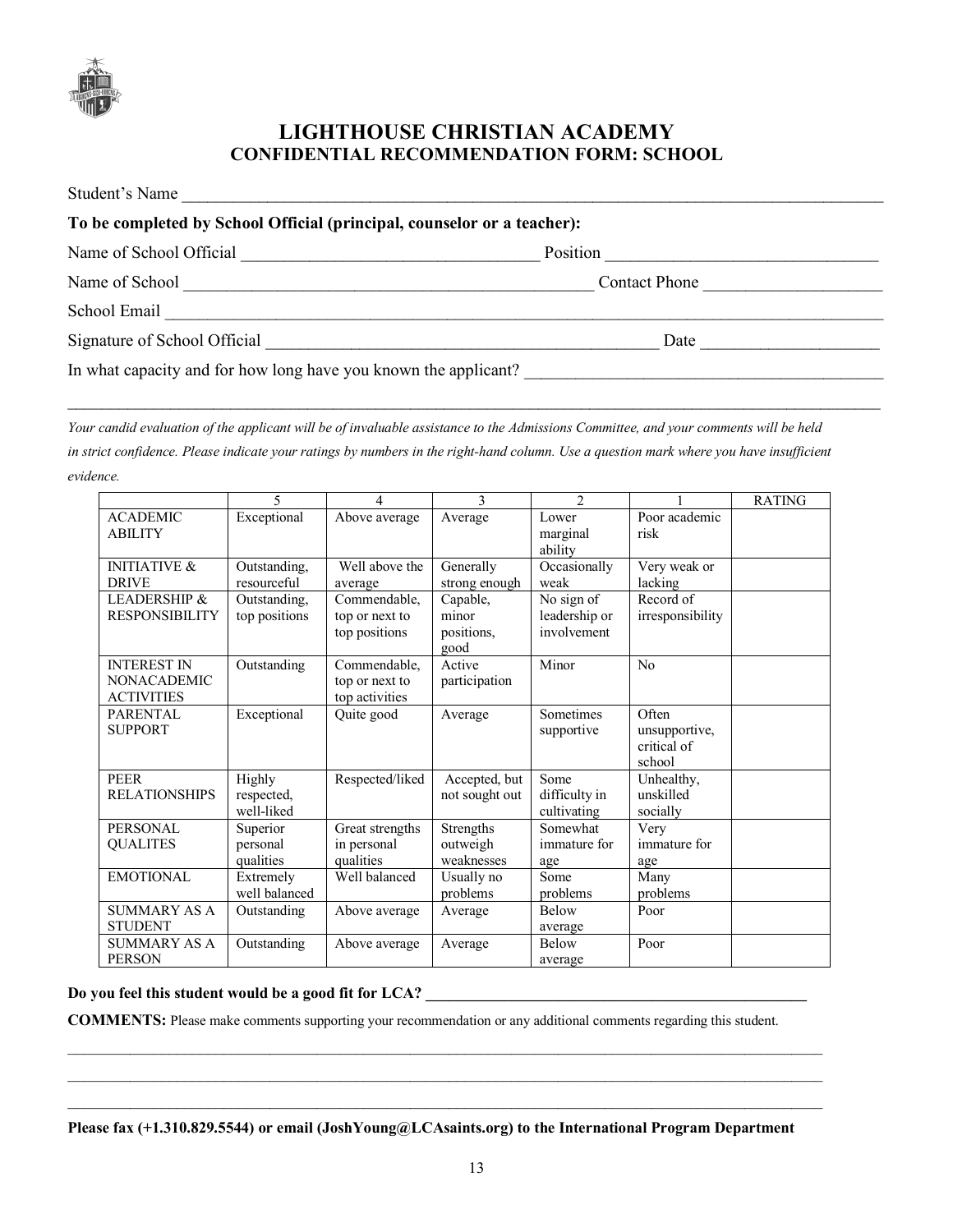

# **LIGHTHOUSE CHRISTIAN ACADEMY CONFIDENTIAL RECOMMENDATION FORM: PERSONAL REFERENCE**

### **Applicant Information**

Complete the following information and give to an adult, other than a family member, who can provide a personal reference.

| Applicant name: |                              |                |                 |         |  |
|-----------------|------------------------------|----------------|-----------------|---------|--|
|                 | Last                         | First          | Middle          |         |  |
| Address:        |                              |                |                 |         |  |
|                 | Street/Route/Post Office Box |                |                 |         |  |
|                 | City                         | State/Province | ZIP/Postal Code | Country |  |

#### **Reference Information**

Please fill out the requested information for the applicant named above. Return the completed form to LCA'S admissions office via fax (+1.310.829.5544) or email (JoshYoung@LCAsaints.org). If you would prefer to speak to a school official, contact the admissions director at +1.310.829.2522. Your comments are important to us and we thank you for your cooperation.

Evaluate the applicant by checking the appropriate boxes below:

|                    | Unknown | Low | Average | High |
|--------------------|---------|-----|---------|------|
| Social adjustment  |         |     |         |      |
| Church involvement |         |     |         |      |
| Self-confidence    |         |     |         |      |
| Motivation         |         |     |         |      |
| Creative qualities |         |     |         |      |
| Leadership         |         |     |         |      |
| Concern for others |         |     |         |      |

Please add any comments that would be helpful to school personnel as they serve this student at LCA.

#### **Religious Faith**

Describe the applicant's religious faith and relationship to a local congregation.